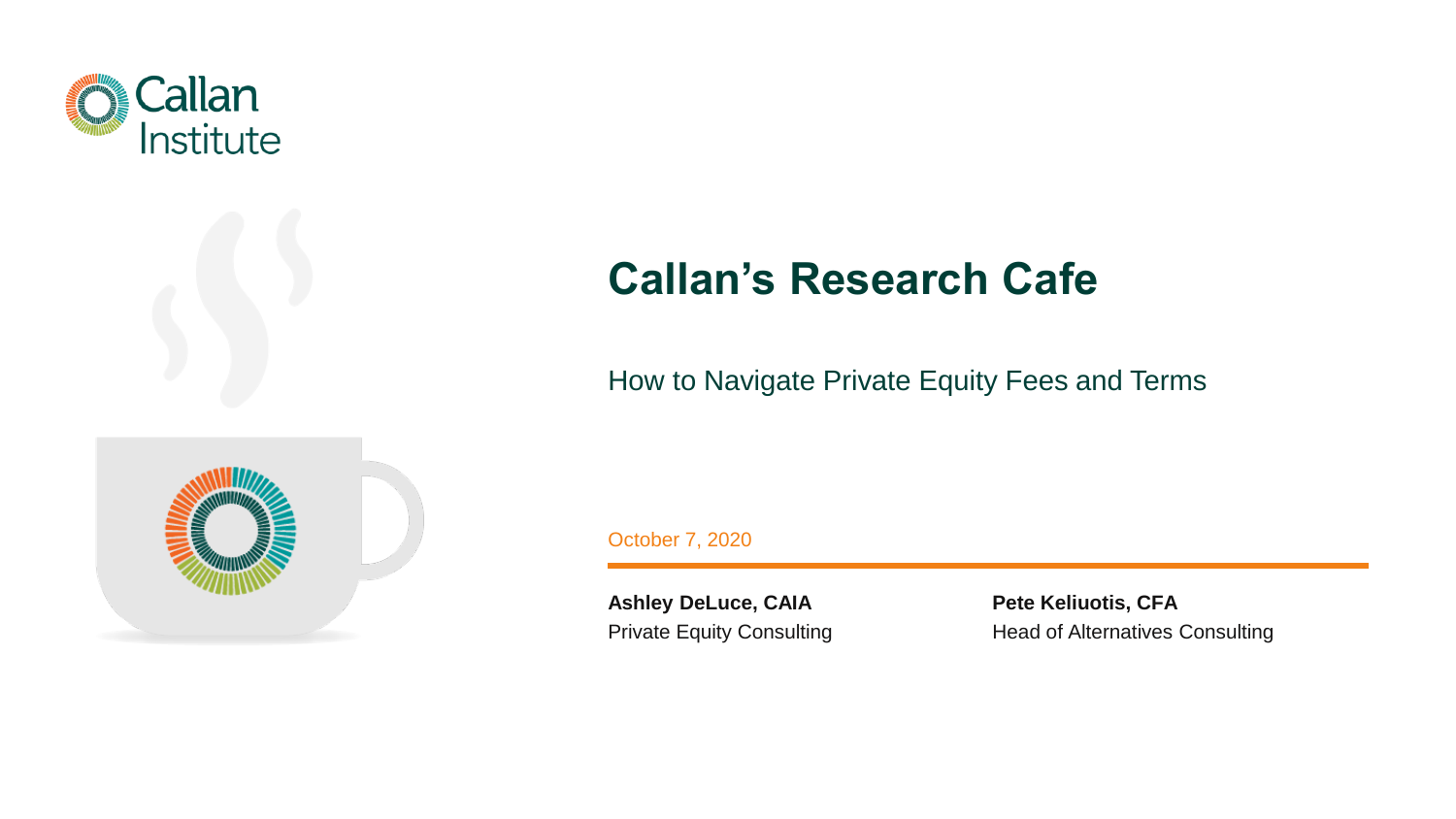### **Presenters**



Ashley DeLuce, CAIA Pete Keliuotis, CFA

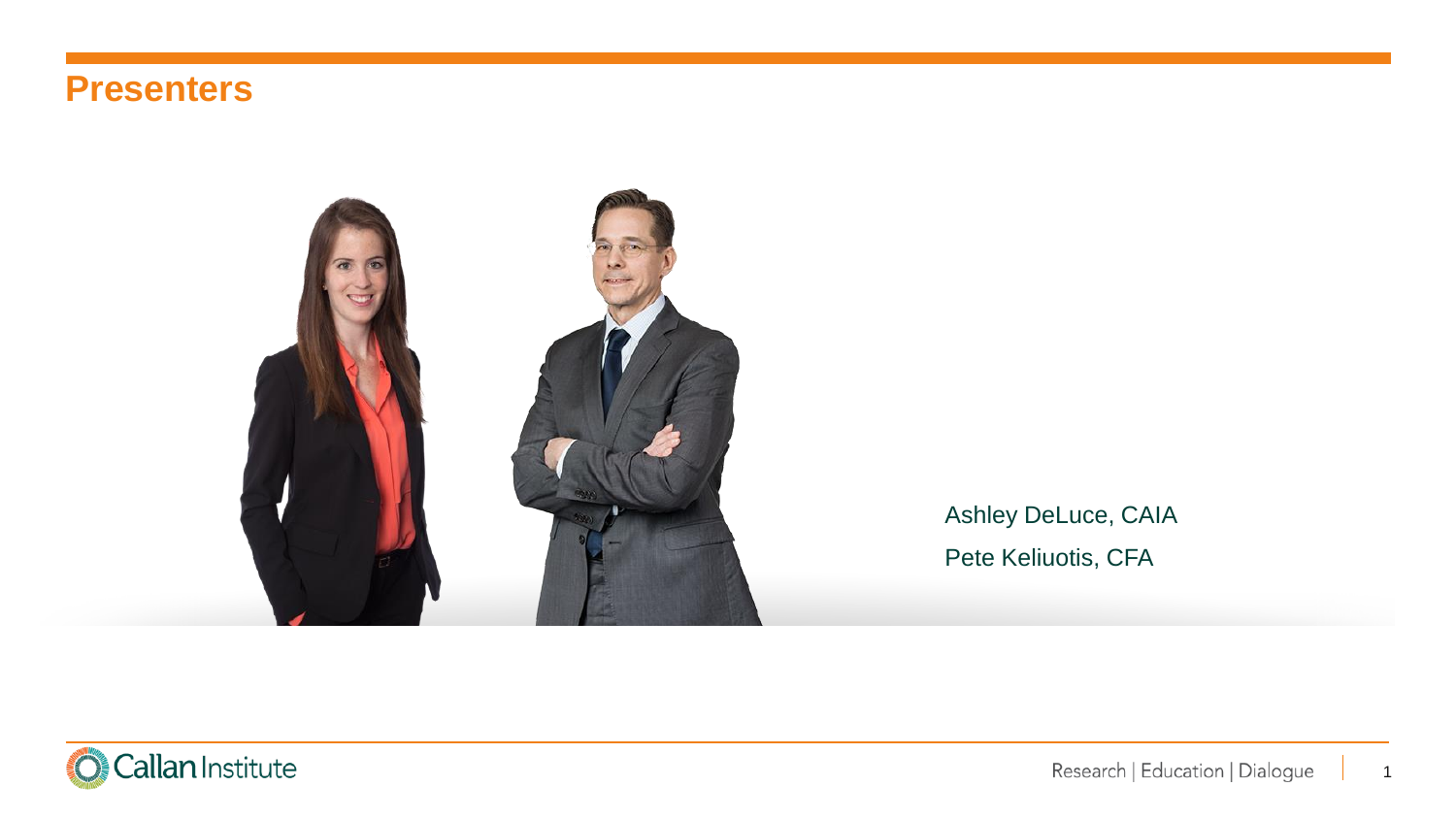### **Overview**

Our *Private Equity Fees and Terms Study*  included 90 partnerships, representing funds in the market and reviewed by Callan in 2018 and 2019.

- ‒ Objectives
	- Help investors evaluate funds
	- Provide a benchmark for a partnership's terms compared to peers—especially useful when reviewing terms with general partners (GPs)
	- Develop a tool for GPs to compare their terms to others
- ‒ Focused on a select set of terms to provide a concise market snapshot

#### **Partnership Characteristics**

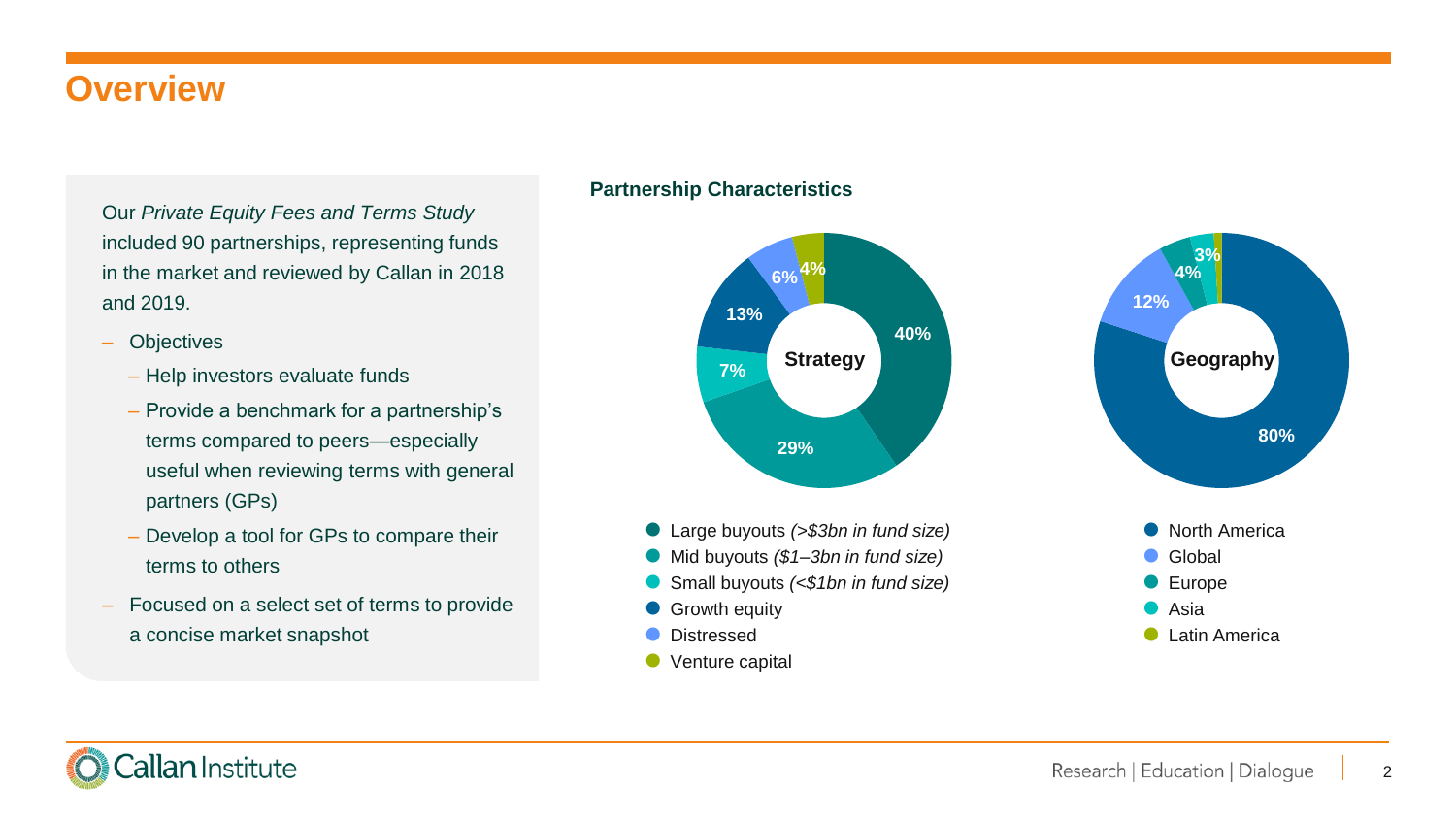## **Commitment Levels**

#### **Minimum Limited Partner (LP) Commitment**

- \$10 million fairly standard
- Roughly 25% of the dataset had higher minimums, typically to constrain the LP base to larger investors



#### **General Partner (GP) Commitment**

capital

0% 10% 20% 30% 40% 50% Maxi – 3% the market standard – A significantly lower commitment may indicate a lack of alignment between the GP and LPs – Higher commitments typically involve GP balance sheet

| 40%     |       |
|---------|-------|
| 30%     |       |
| 20%     |       |
| 10%     |       |
| 0%      |       |
| Maximum | 42.9% |
| Median  | 3.0%  |
| Minimum | 0.5%  |
|         |       |

Average 4.3%

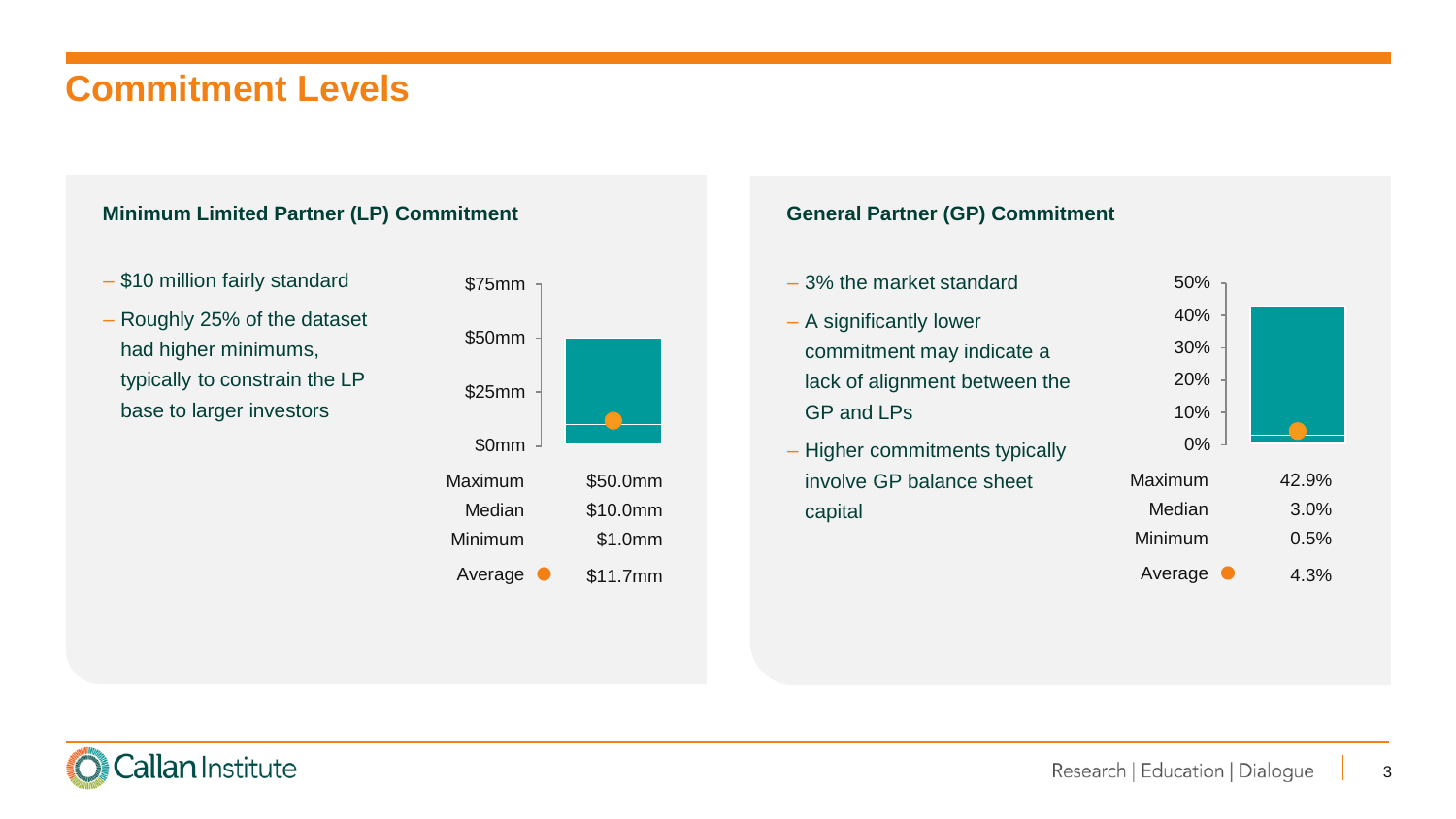### **Management Fees: Investment Period**

- ‒ Captured management fee paid during the investment period (typically the first 5–6 years of a fund's life) and after the investment period
- ‒ Median fee of 1.75% during the investment period almost always paid on committed capital

#### **Investment Period Management Fee**



#### **Fee Range What the Fee Is Paid on**



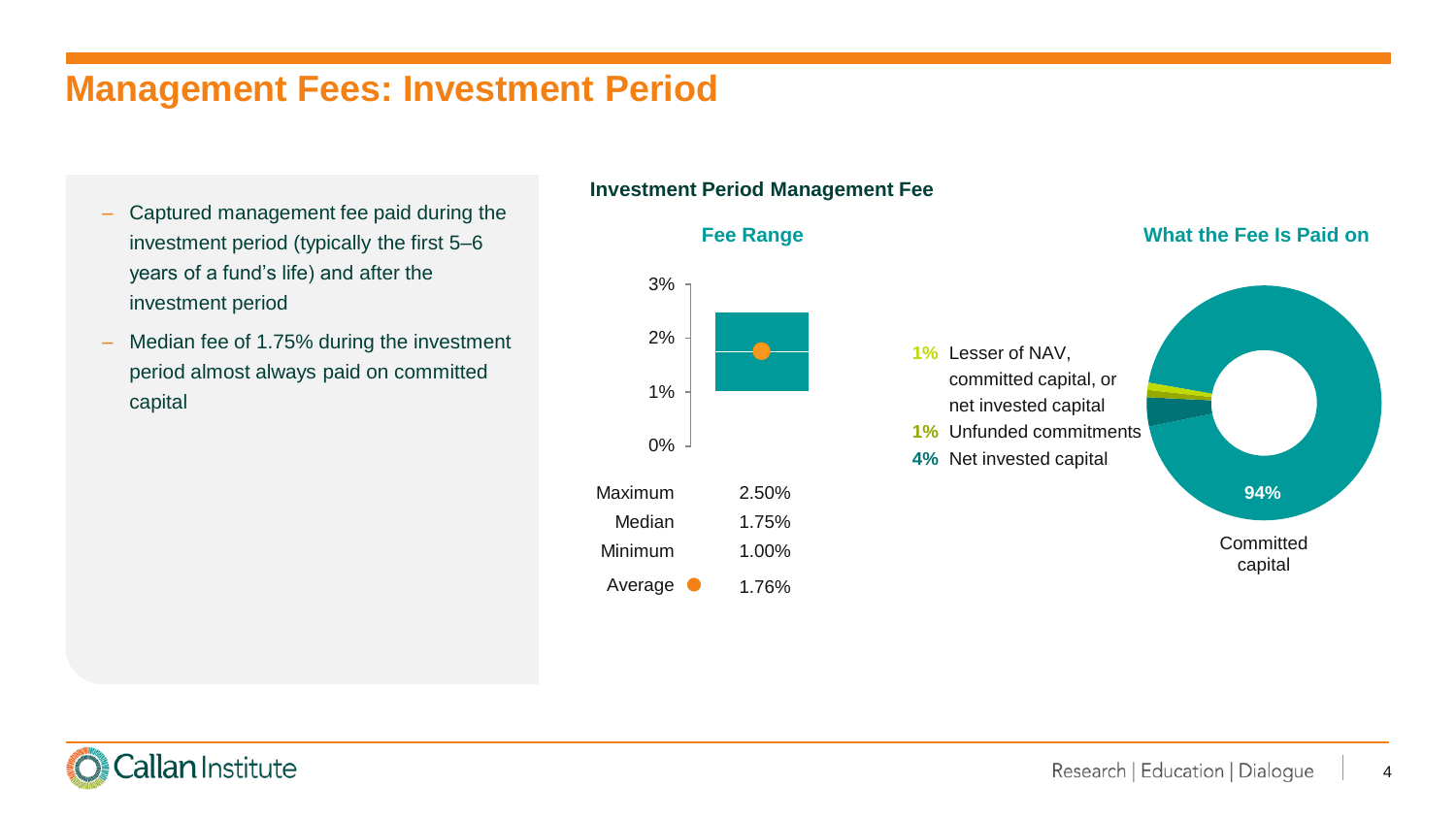### **Management Fees: Post-Investment Period**

- ‒ After the investment period, fees drop to a median of 1.5%, almost always paid on invested capital (a lower capital base)
- ‒ 17% of funds charge fee on same capital base (either committed or invested capital) over their entire life
- Higher or lower fees can signal whether investors are overpaying or benefiting from fee savings

### **Post-Investment Period Management Fee**

**1%** NAV

**1%** Lesser of NAV,

invested capital **3%** Lesser of NAV or invested capital



#### **What the Fee is Paid on**



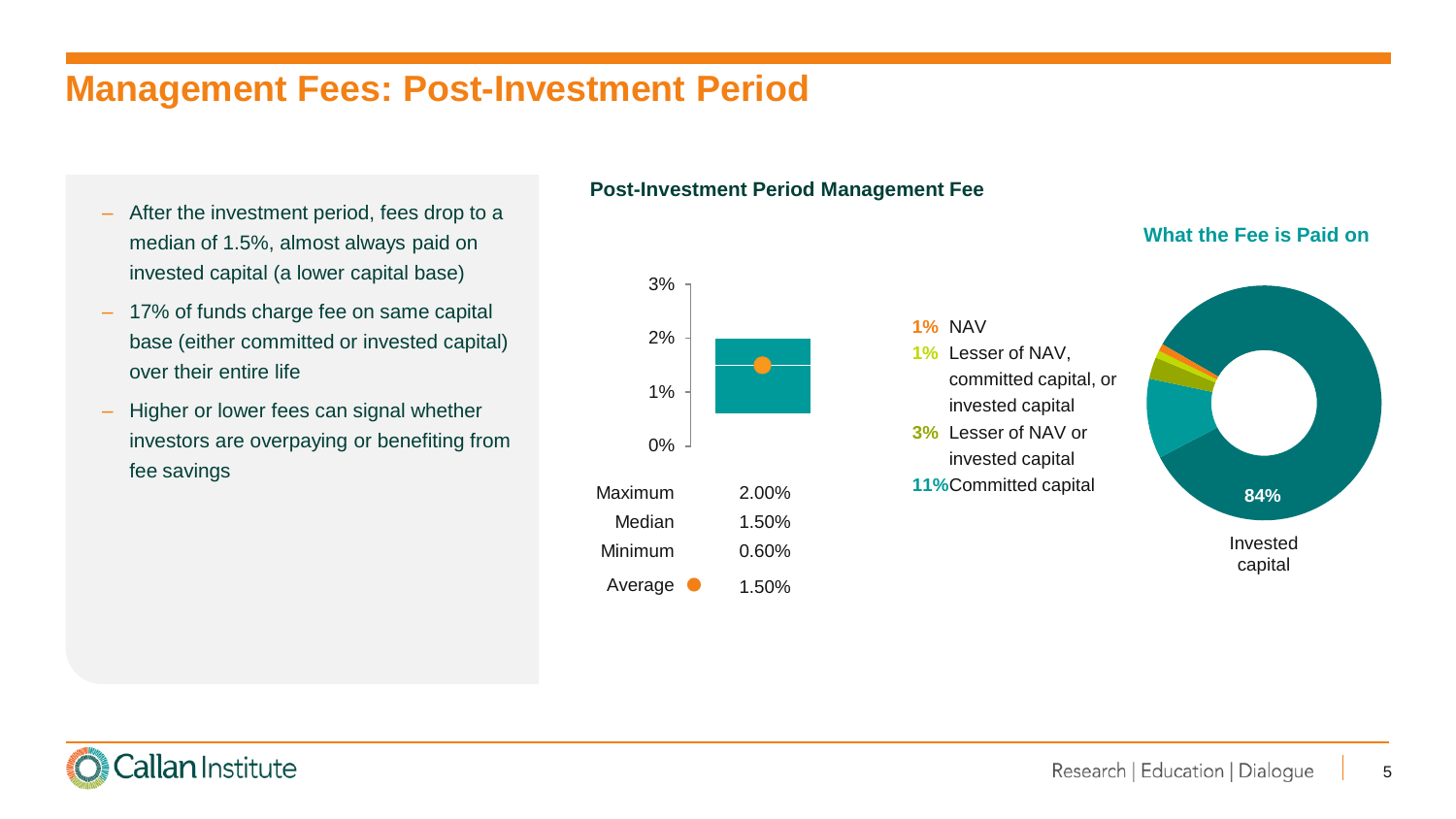### **Management Fee Offset**

- ‒ Every GP offset management fees by transaction, monitoring, or other fees received by the fund
- Fee offsets significantly lower than 100% are not in keeping with the rest of the market

#### **Management Fee Offset**



Callan Institute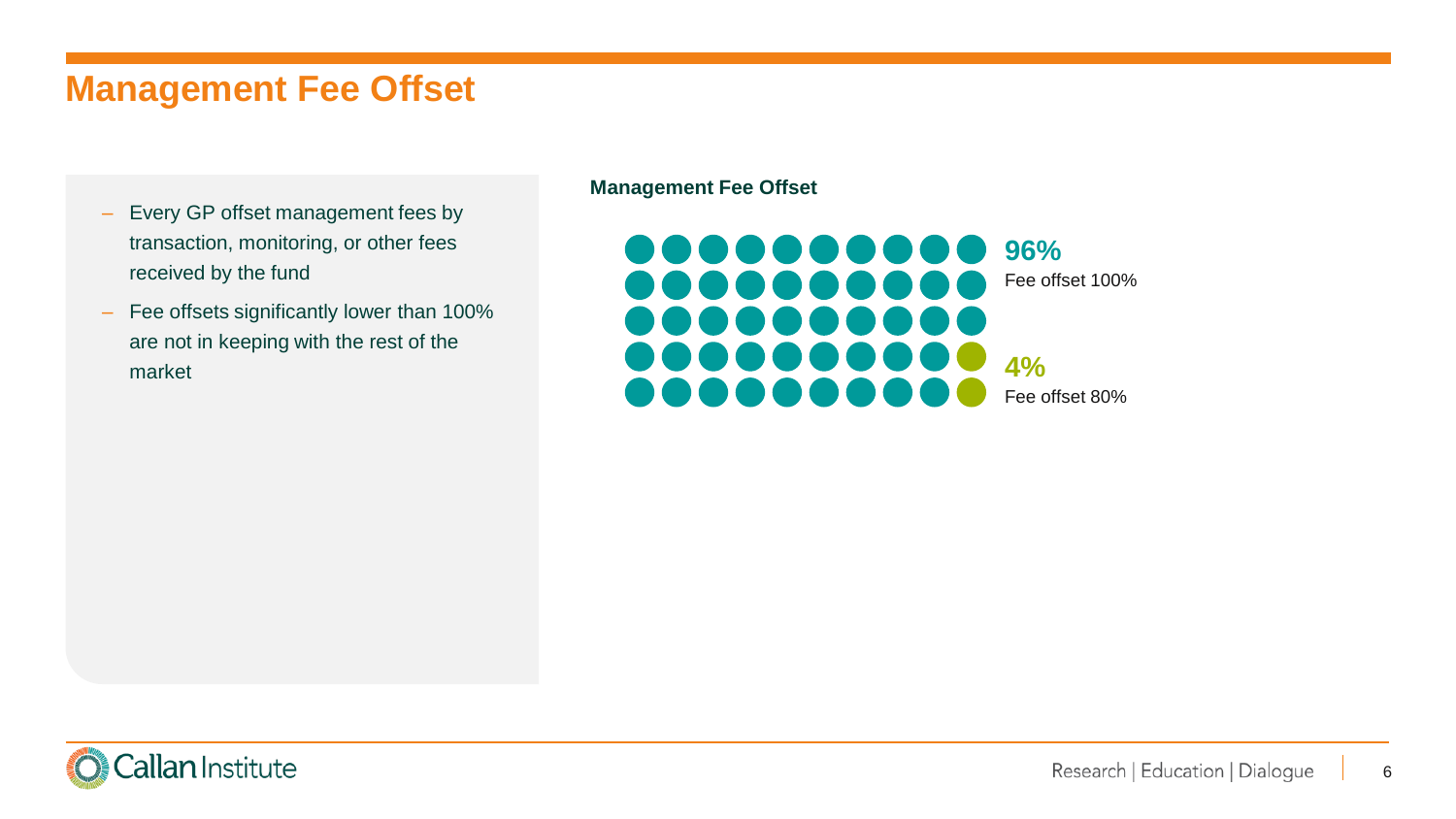### **Waterfall**

### Two types:

- ‒ **American (deal-by-deal) waterfall:**  carried interest paid to GP on a perinvestment basis (more GP-friendly)
- ‒ **European (fund-as-a-whole) waterfall:**  carried interest paid on a cumulative basis across all investments (more LP-friendly)

The American waterfall is more prevalent.

#### **Type of Waterfall**



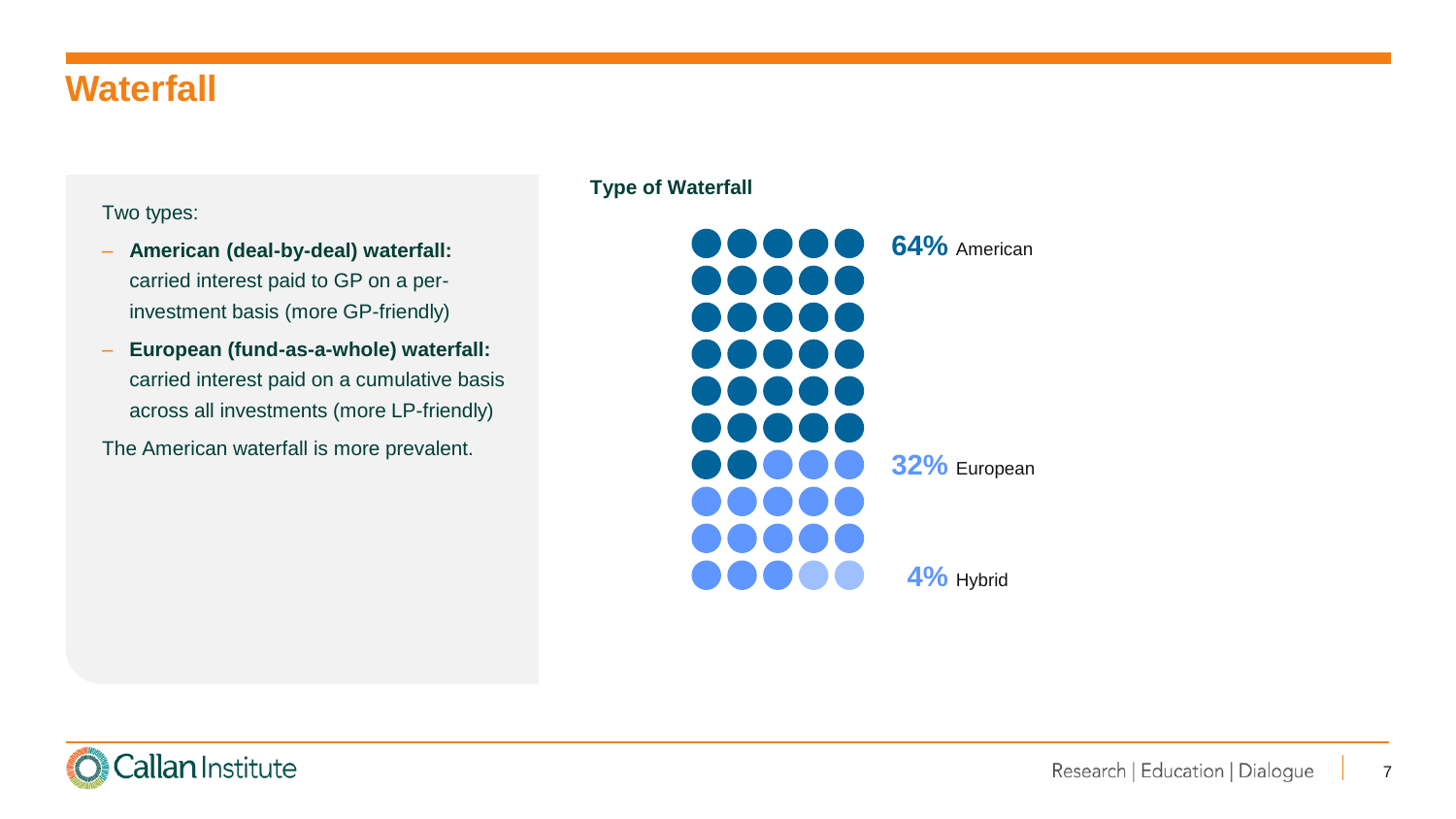### **Carried Interest and Hurdle Rate**

- Industry standard is 20%
- Funds with carried interest as high as 30% are often venture capital funds or funds in high demand
- For such funds, investors need to determine the impact on net returns and ensure it can be offset through strong performance



#### **Carried Interest Carried Interest**

– Typically 8% – 13% had no hurdle rate – Vast majority use a compounded calculation





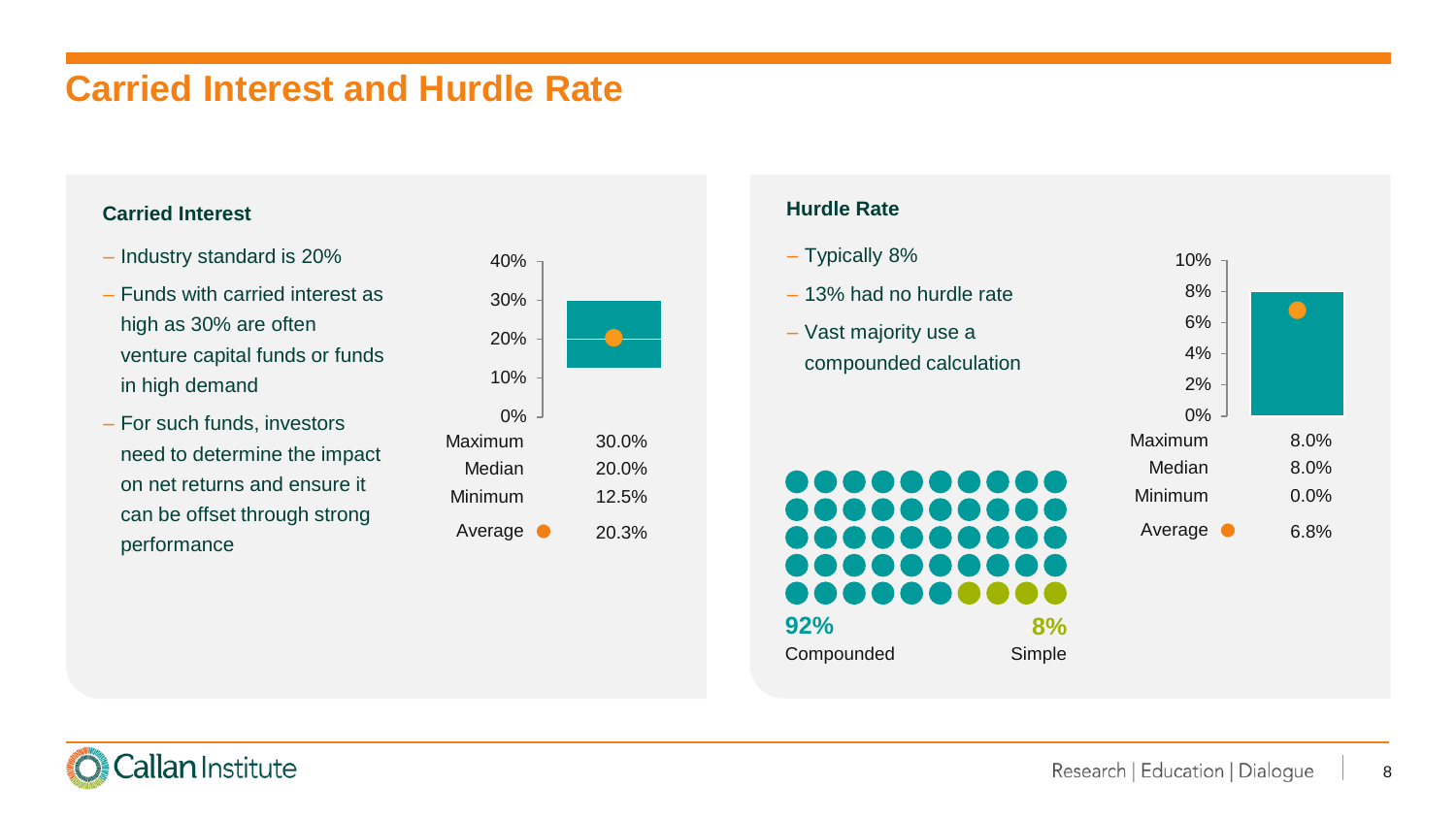### **Callan Analysis**

| <b>Little Variation</b>                        | - Relatively high level of uniformity for fees and terms among the partnerships in the study                                                                                                                                                                            |
|------------------------------------------------|-------------------------------------------------------------------------------------------------------------------------------------------------------------------------------------------------------------------------------------------------------------------------|
| <b>LP Bargaining</b><br><b>Power Limited</b>   | - Given the recent boom in industry, partnership terms have been leaning in the GP's favor<br>- With annual commitment levels tripling over the last 10 years, private equity demand has resulted in many<br>oversubscribed funds, limiting the bargaining power of LPs |
| <b>Emphasis on</b><br><b>Manager Selection</b> | GPs are in the driver's seat, making careful manager selection even more critical                                                                                                                                                                                       |
| <b>Power Shift</b><br><b>Possible</b>          | - Across a cycle, power can shift back toward LPs, often resulting in fee discounts and/or more LP-friendly terms<br>With COVID-19, this shift has occurred at the margin, but the dynamics of the market may be further reset<br>if the pandemic deepens               |

When evaluating a partnership, Callan helps institutional investors determine whether the terms are consistent with the rest of the market, with particular emphasis on the alignment of interests between GPs and LPs.

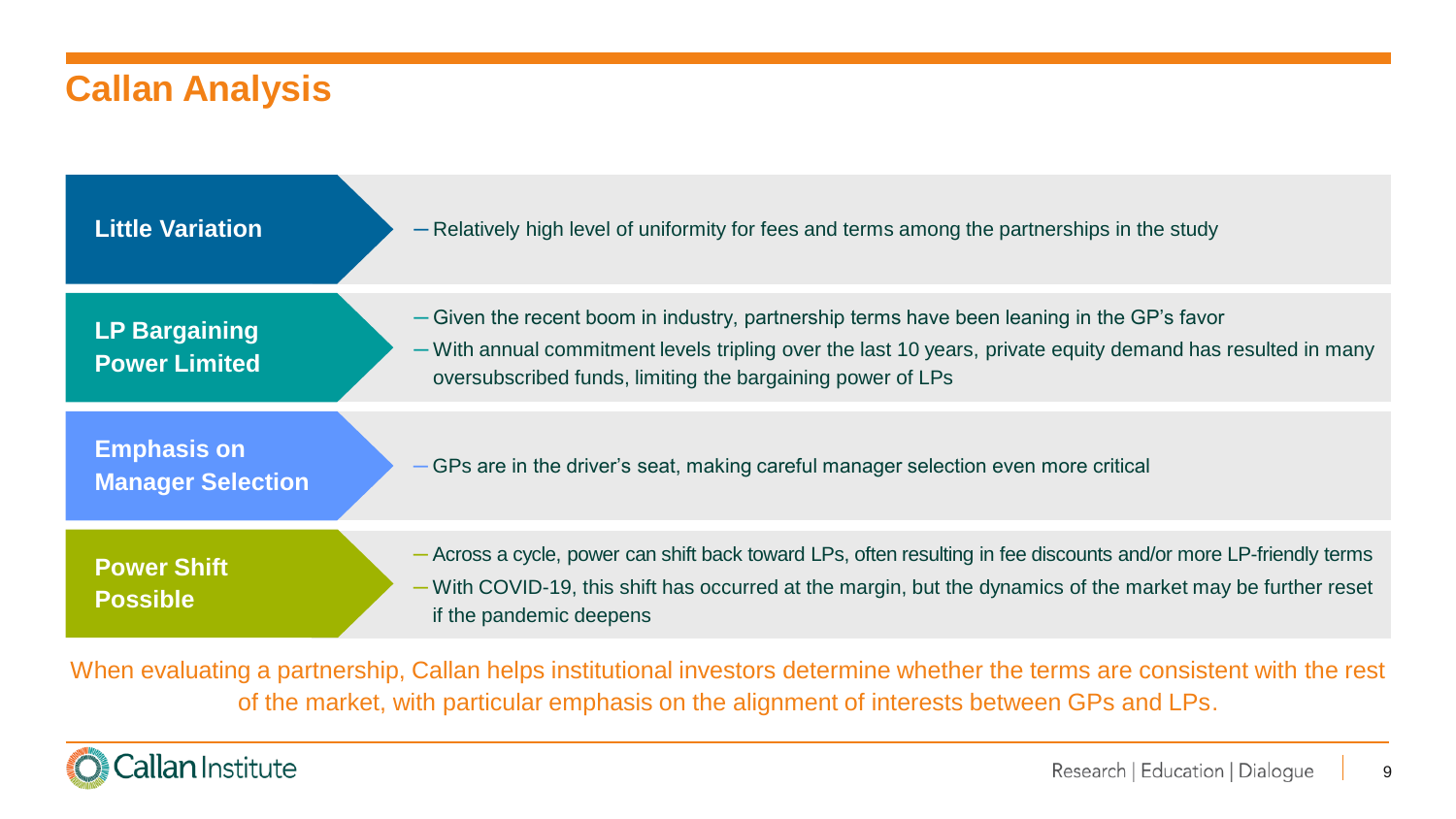

- $-$  Our study is designed to serve as a benchmarking tool to evaluate and compare private equity partnership terms.
- Given the recent boom in the private equity industry, partnership terms have been leaning in the GPs' favor.
- With LPs' negotiating power limited, prudent manager selection is even more essential.
- Stay tuned for next year's study, which will reveal the broader impact of the COVID-19 pandemic on partnership terms. Across a market cycle, we often see power shift back toward LPs.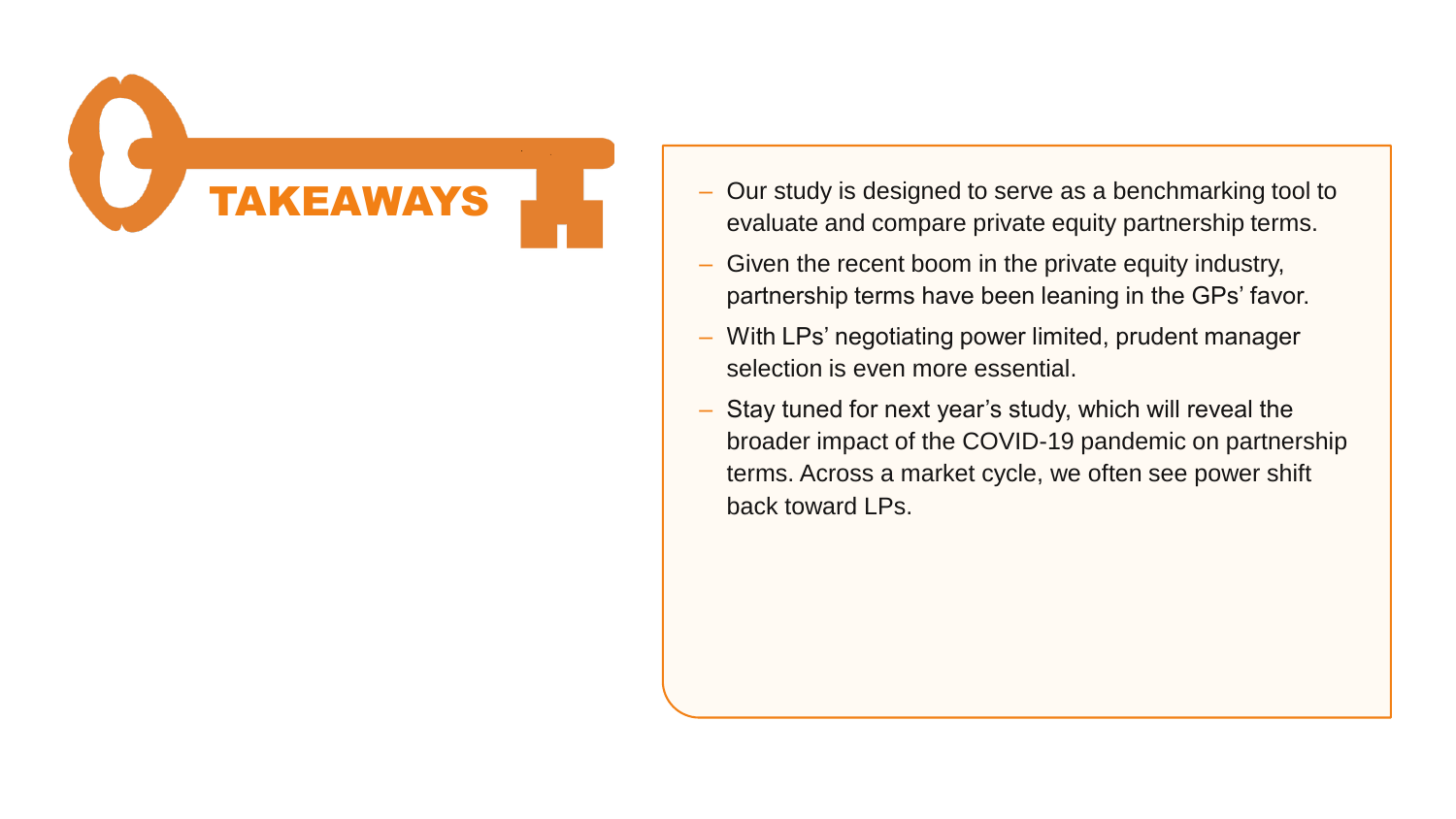### **Biographies**

**Ashley DeLuce, CAIA**, is a vice president in Callan's Private Equity Consulting group. She assists in all aspects of private equity consulting, including research and client servicing, portfolio reviews, manager searches, research projects, and performance reporting for clients. She is a shareholder of the firm. Ashley earned the right to use the Chartered Alternative Investment Analyst designation.

**Pete Keliuotis, CFA**, is an executive vice president and the head of Callan's Alternatives Consulting group, which includes the private equity, private credit, and hedge fund consulting teams. In addition to leading these teams, he performs research and advises clients' alternative investment portfolios. Pete is a member of Callan's Alternatives Review, Client Policy Review, Management, and Editorial committees. Pete is a holder of the right to use the Chartered Financial Analyst® designation.